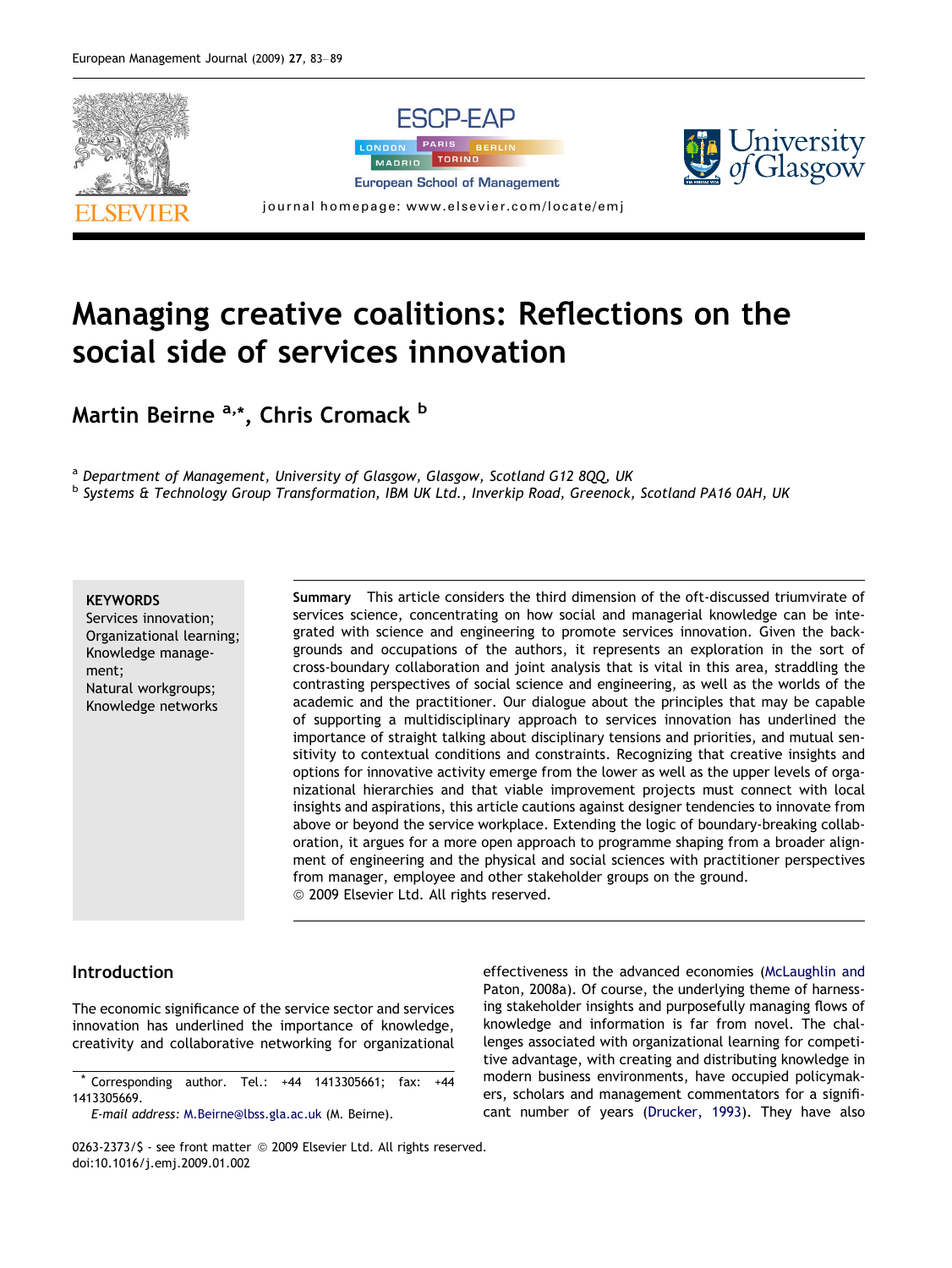triggered debates about appropriate institutional contexts, structural arrangements and systems of regulation and facilitation that can support the knowledge economy.

Unfortunately, much of the discussion of knowledge as an economic resource has been conducted at quite a high level of abstraction, with a great deal of general, speculative and prescriptive commentary claiming space for organizational learning and extolling the virtues of knowledge networks, without illuminating the processes, relationships, issues and complexities involved. There is, of course, a rich library of relevant research insights, assembled over many years, that can help to counteract the influence of -quick to market promotional scenarios and superficial calls for synergy teams, the cultural fusion of knowledge workers and the 'leveraging' of complementary skills to meet market demands. The research itself tends to be segmented, however, and is often less than accessible to practitioners who require an integrated understanding of key issues and a consistent, well-grounded and explicit logic of action.

Relevant research within traditional academic disciplines and subject configurations can seem partial or remote from organizational pressures to respond to developing conditions and contingencies, which is why the services science agenda for inter-disciplinary, silo-breaching research is both timely and important [\(Paton and](#page--1-0) [McLaughlin, 2008\)](#page--1-0). Straddling established boundaries and attending to the social organization of mutual learning is problematical here as elsewhere, however. Engaging researchers from the constituent disciplines of services sci $e$  – engineering together with the physical and social sciences – to deliver a coherent approach to services innovation is a knowledge management project that underlines the difficulty of supporting collaborative alliances and sustaining creative coalitions.

### Looking beyond conventional boundaries

Research on knowledge management within the fields of strategy and international business has tended to concentrate on inter-organizational learning, and the merit of securing strategic alliances and partnership deals to promote the transfer of insights and ideas between firms, including suppliers and contractors, to expand or enhance available products and services. Associated case studies have captured some of the difficulties with this, illustrating how national cultural differences can complicate patterns of communication and interpretation in virtual project teams and geographically dispersed networks of engineers, designers and managers, for example [\(Hong et al., 2006](#page--1-0)). The more applied of these investigations have also tried to classify the characteristics of effective inter-organizational collaboration, and to identify management interventions that can lower cultural barriers and facilitate knowledge transfers [\(Harryson et al., 2008](#page--1-0)).

This applied interest in actively managing flows of knowledge and creative input is not so obvious with accumulated research on intra-organizational learning. Much of the emphasis in this area, certainly with organization studies, anthropology and industrial and organizational sociology, centers on workplace socialization and the generation and transmission of knowledge through distinctive sub-cultures or 'communities of practice' that rely on informal processes and tacit understandings that are neglected, and even opposed, in mainstream management thinking. Analytically, these communities call attention to voluntary associations, behavioural norms and protocols that influence the sharing and application of knowledge within occupational groupings, and in the absence of formal training or instruction. Originally, they provided a means of explaining how new recruits are inducted and accepted into clearly defined sub-cultures, subsequently reproducing solidaristic or insular orientations to work that are capable of undermining organizational performance. More positive effects have also been recognized, however, with researchers indicating that workplace communities can become 'natural workgroups' that use tacit knowledge and collective insights, often spontaneously, to register improvements in processes, performance and outcomes [\(Fincham, 1989](#page--1-0)). Given the importance now attached to the knowledge economy and the responsive, learning organization, this research on the self-developing and self-transforming initiatives of work groups is attracting greater attention ([Beirne, 2006](#page--1-0)).

One of the distinguishing features of services science is that it aims to connect these different levels of interest and, by extension, bring the contrasting forms and patterns of analysis into closer alignment. Indeed, it looks beyond established patterns of inter and intra-organizational research to include wider constituencies of scholars, stakeholders and practitioners from science and engineering backgrounds, as well as those within management, the humanities and social sciences. The range and ambition of the services science project is impressive. The expressed enthusiasm for dialogue, consensus shaping and the cross fertilization of knowledge is admirable and apposite. Yet the basis for a more integrative treatment is far from clear. The conceptual underpinnings for sustained and progressive cross-boundary collaboration are less obvious than the policy exhortations and economic arguments to take a broader and more inclusive view of services innovation.

Similar calls for a united front on innovation have been issued in the past, notably to make more of computer and communications technologies at the workplace through alliances of computer science, engineering and the social sciences [\(Greenbaum and Kyng, 1991\)](#page--1-0). The economic rationale was, and is, just as pressing, and the initial appetite for dialogue equally strong. However, progress in this area has been limited by matters of theory and orientation, and by professional preoccupations and priorities that delivered non-correspondence rather than straight talking, producing slippage back to silo or perspective-based communication patterns [\(Beirne, 2006\)](#page--1-0). One of the more obvious lessons to be drawn from this sort of engagement is that an effective alignment of disciplinary talent for truly co-operative applied research will not follow automatically from an economic rationale or from initial declarations of mutual advantage. It requires, in addition, a dialogue about theoretical fundamentals and a consensus on operating principles and priorities.

With services science and innovation, there are already signs of non-correspondence, with writers seeming to talk